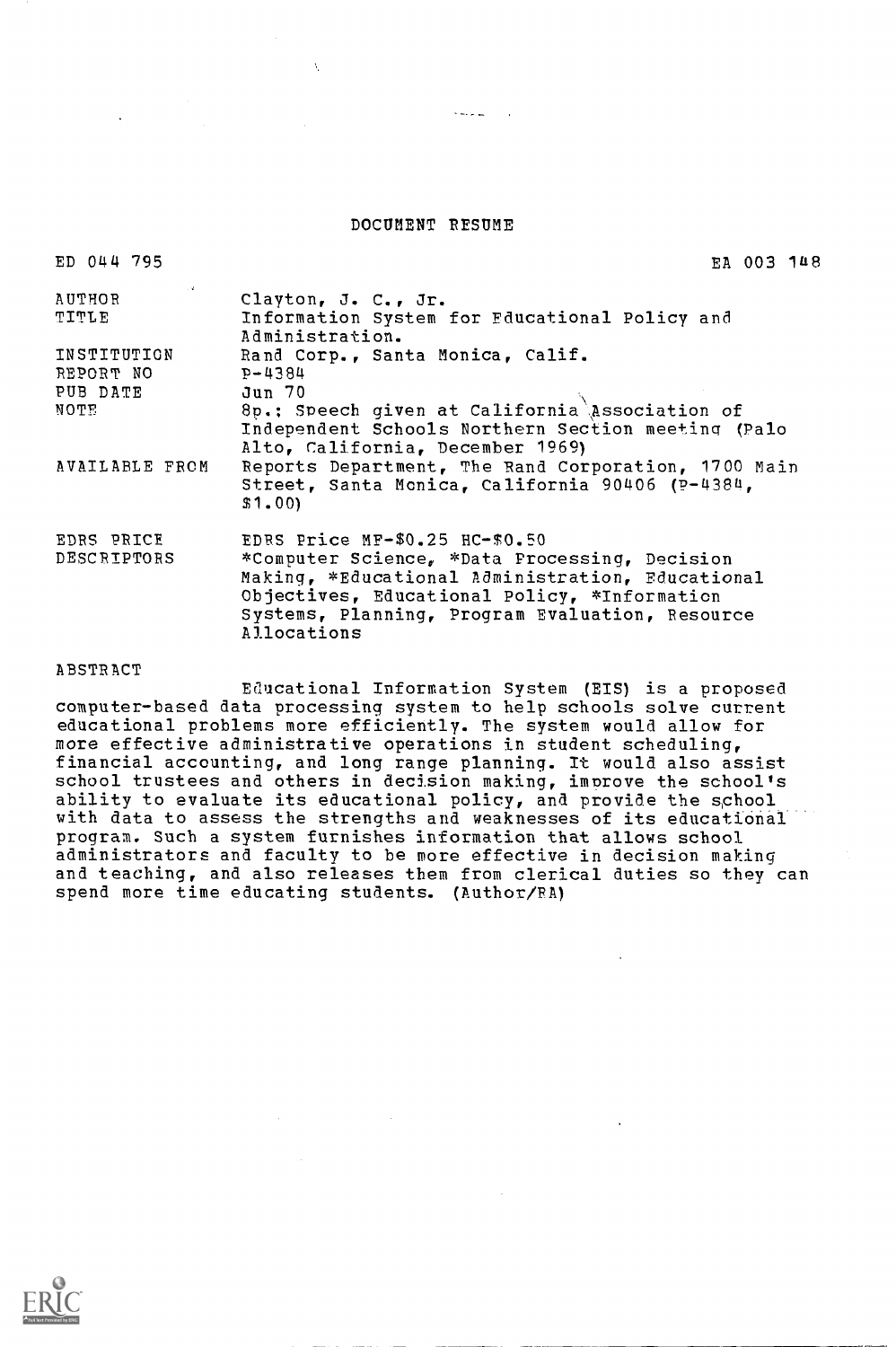# ED044795

 $003148$ 

畜

# INFORMATION SYSTEM FOR EDUCATIONAL POLICY AND ADMINISTRATION

J. C. Clayton, Jr.

**June 1970** 

U.S. DEPARTMENT OF HEALTH, EDUCATION & WELFARE OFFICE OF EDUCATION

THIS DOCUMENT HAS BEEN REPRODUCED EXACTLY AS RECEIVED FROM THE PERSON OR ORGANIZATION ORIGINATING IT. POINTS OF VIEW OR OPINIONS STATED DO NOT NECESSARILY REPRESENT OFFICIAL OFFICE OF EDUCATION POSITION OR POLICY.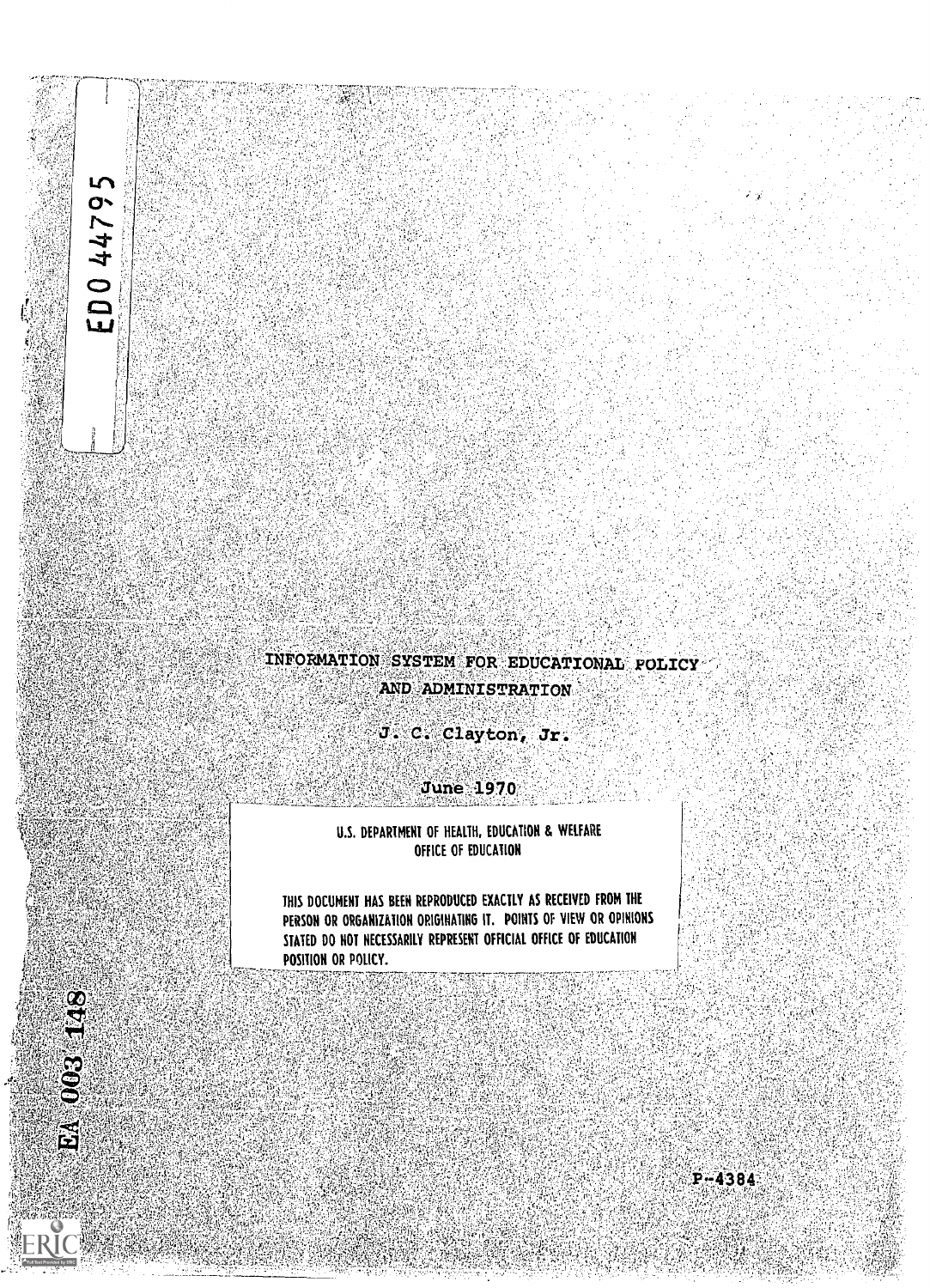# INFORMATION SYSTEM FOR EDUCATIONAL POLICY AND ADMINISTRATION

-1-

J. C. Clayton, Jr.

The RAND Corporation, Santa Monica, California

# INTRODUCTION

We propose to design an innovative educational information system that allows each school to collect, process, analyze, store, and retrieve student, teacher, and administrative data using modern computer and analytical techniques. With this system, any school will be better equipped to plan and allocate its resources--both human and financial.

The benefits of such resource planning and allocation are both immediate and long range. For example, the proposed Educational Information System (EIS):

- 1) Allows for more effective administrative operations in such areas as accounting and fiscal matters, student scheduling, inventory control, purchasing, and long-range forecasting of goals and needs;
- 2) Assists school trustees, administrators, and teachers in the economics of academic decisionmaking;
- 3) Makes student and teacher performance data readily available for analysis of teacher effectiveness and student progress, and thus improves the school's ability to evaluate educational policy;
- 4) Provides the school with new sources of information for assessing what is valuable and essential within its educational program.

Any views expressed in this Paper are those of the author. They should not be interpreted as reflecting the views of The RAND Corporation or the official opinion or policy of any of its governmental or private research sponsors. Papers are reproduced by The RAND Corporation as a courtesy to members of its staff.

This Paper is based on a talk given at the Northern Section meeting of the California Association of Independent Schools, Palo Alto, California, December 1969.

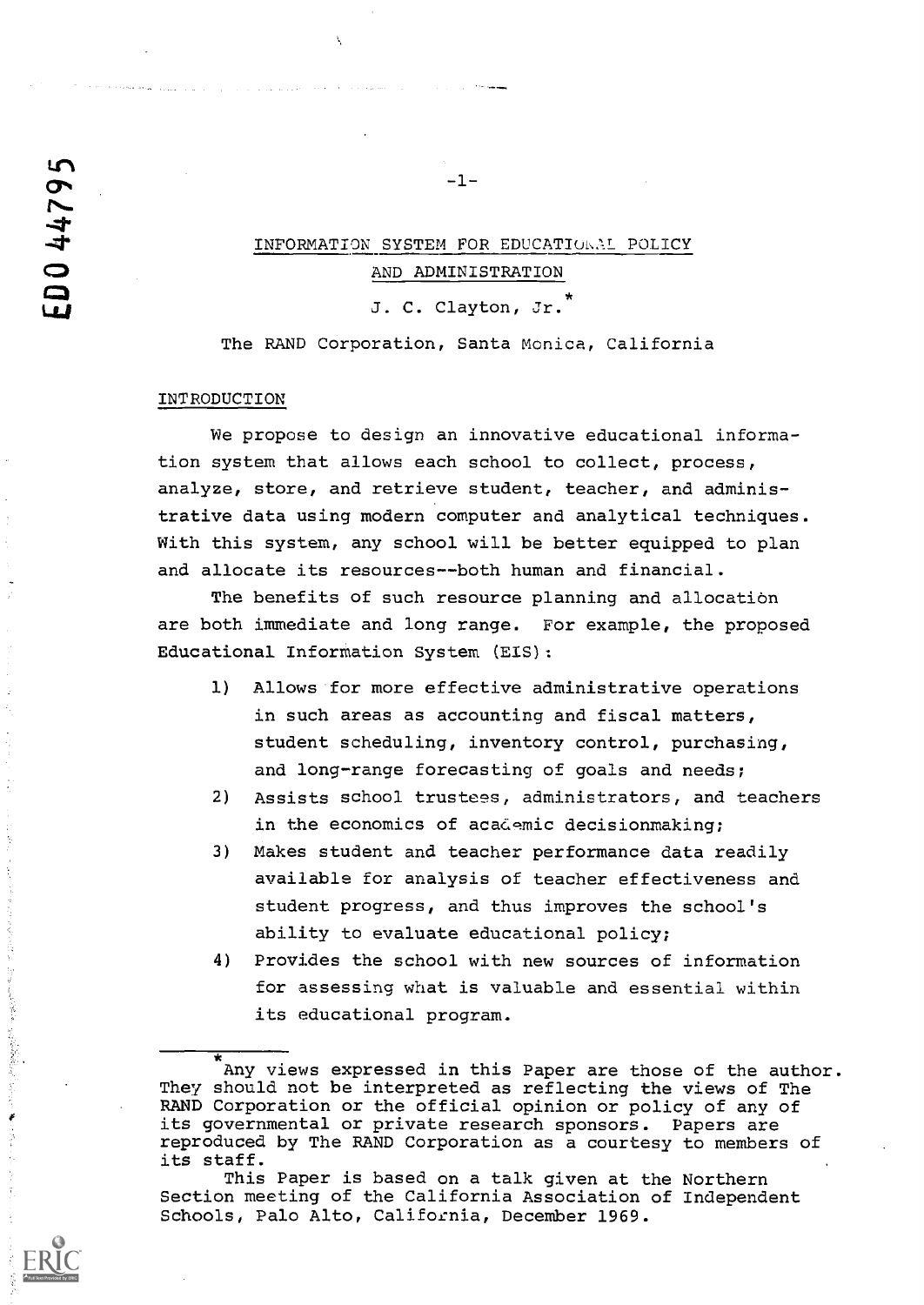# ADMINISTRATIVE OPERATIONS

In the area of administrative operations, some readily solvable problems have already been successfully dealt with by local schools: 1) student scheduling, 2) grade and attendance reporting, and 3) business office and accounting procedures.

At one private school, the successful application of computer technology to the problem of student scheduling has already proven of great value, concrete proof that an independent school can solve educational problems with a "bottom up" approach. This is a superior alternative to the "top down" approach which seeks to impose rigid and doctrinaire solutions upon an educational institution.

## EDUCATIONAL POLICY

School trustees and administrators are sometimes at odds on matters of educational policy because each lacks the necessary information upon which to base decisions. Such decisions often involve on-going factors that have financial as well as educational significance. One purpose of EIS is to provide information upon which intelligent decisions may be made regarding financial and academic policy. For example, the decision to change the method of presenting academic material from several small-class lectures given four times a day to, for example, a single-class lecture given to all students once a day, followed by individual conferences or small group seminars, may be based on sound principles. However, this change not only alters the number of teachers needed, but also dramatically alters the configuration of classroom buildings and the resources necessary, in addition to increasing use of the library for independent investigation by students. Failure to account for the economic ramifications of academic decisions, or the inability to forecast accurately the impact of such decisions, coald waste valuable



 $-2-$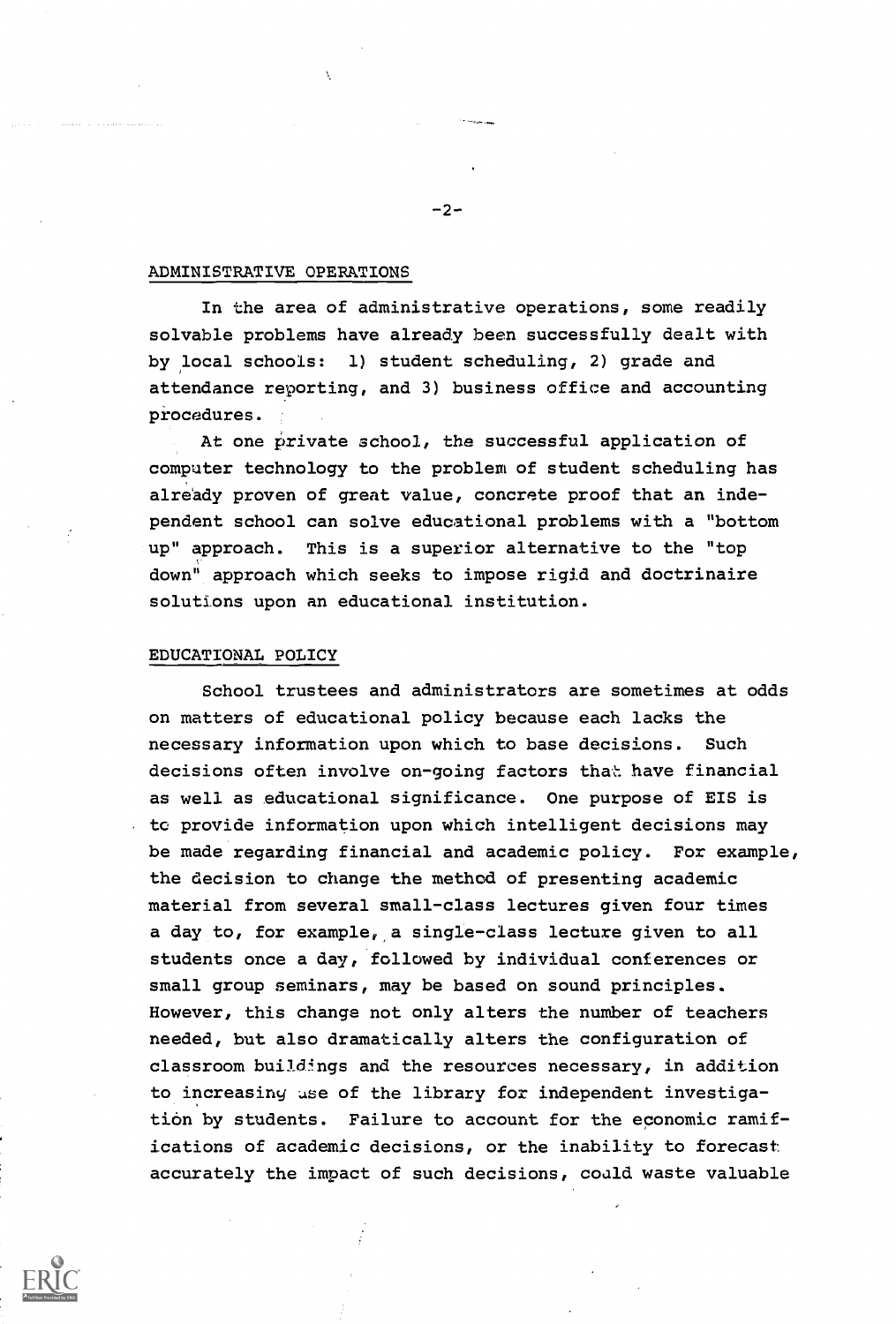resources and result in eventual stagnation of a school's educational program.

-3-

The success or failure of any school depends upon its ability to make decisions on the basis of the effectiveness of its teachers and to determine correctly the teachers that are most effective in stimulating various types of learning. In the future, the effectiveness of all education programs may well be determined by the quality of decisions made in this area. A school's inability to determine the capabilities of an individual teacher--what and how many students he can most effectively teach, and by what methods--would severely limit its capacity to develop significant or consistently successful educational programs. Also, unless the school can determine the most effective types of learning--educationally sound and economically viable--it will not be able to implement essential innovations.

Thus, a fundamental purpose of EIS is to establish methods whereby teachers may be held accountable not simply for the method of their teaching, but for the amount and quality of student learning in their classes. This type of teacher accountability upgrades the quality of teaching and makes evaluation more meaningful throughout the entire teaching profession. Furthermore, the EIS offers a far better use of teacher talents than does the present tenure system. For example, if a teacher can be as effective lecturing to 100 as to 25, it becomes educationally and economically valid to so organize his teaching schedule. On the other hand, the teacher whose greatest effectiveness is attained in small discussion groups should be used in this manner. Neither assignment should be given simply on the basis of length of service.

In other areas of evaluating educational policy, EIS determines:

1) What methods of presenting a given subject best accomplish the objectives of the school in teaching that subject?



ł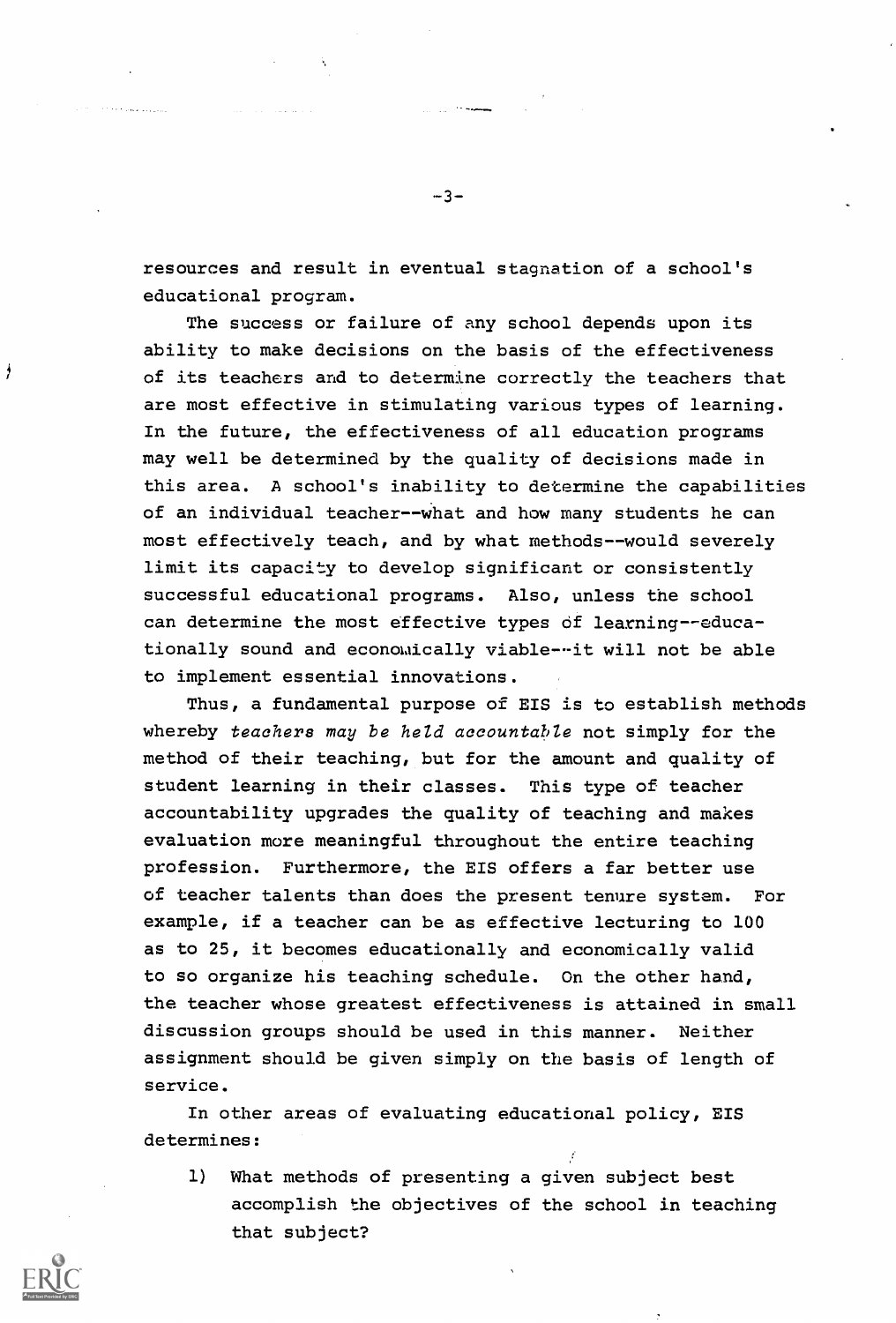2) What teacher/student combinations (and ratios) are most effective for teaching a given subject?

## EVALUATING SCHOOL OBJECTIVES

An individual school's determination of what is valuable and essential is mandatory. Formal statements of "essence" and "value"--the school's objectives--determine to a great extent how students and faculty view themselves in relation to the school, and thus affect the tone and quality of life within that school.

Whenever an attempt is made to state clearly a school's objectives, conflict is inevitable. Some believe that only to the extent that objectives are measurable are they valid; others believe that those things which are measurable are of little importance. For example, some educators accept as a valid and complete goal the attainment by collegebound seniors of SAT verbal scores of 650. Others argue that such a goal is meaningless and unreliable as a measure of the quality of education that a student has received.

The fact is that some things pertinent to defining a good education are measurable, others are not. The degree to which the measurable dominates a school's objectives is a decision that each school must make. The important thing is that such a decision must be consciously made or the school cannot guide itself intelligently.

The EIS helps trustees, administrators, and teachers make that decision; once the objectives are determined, the EIS evaluates the school's progress in attaining its objectives. Furthermore, the classification and clarification of that which is clearly measurable helps trustees, administrators, and teachers to evaluate their school, to recognize that which is not measurable, yet nonetheless essential.

-4-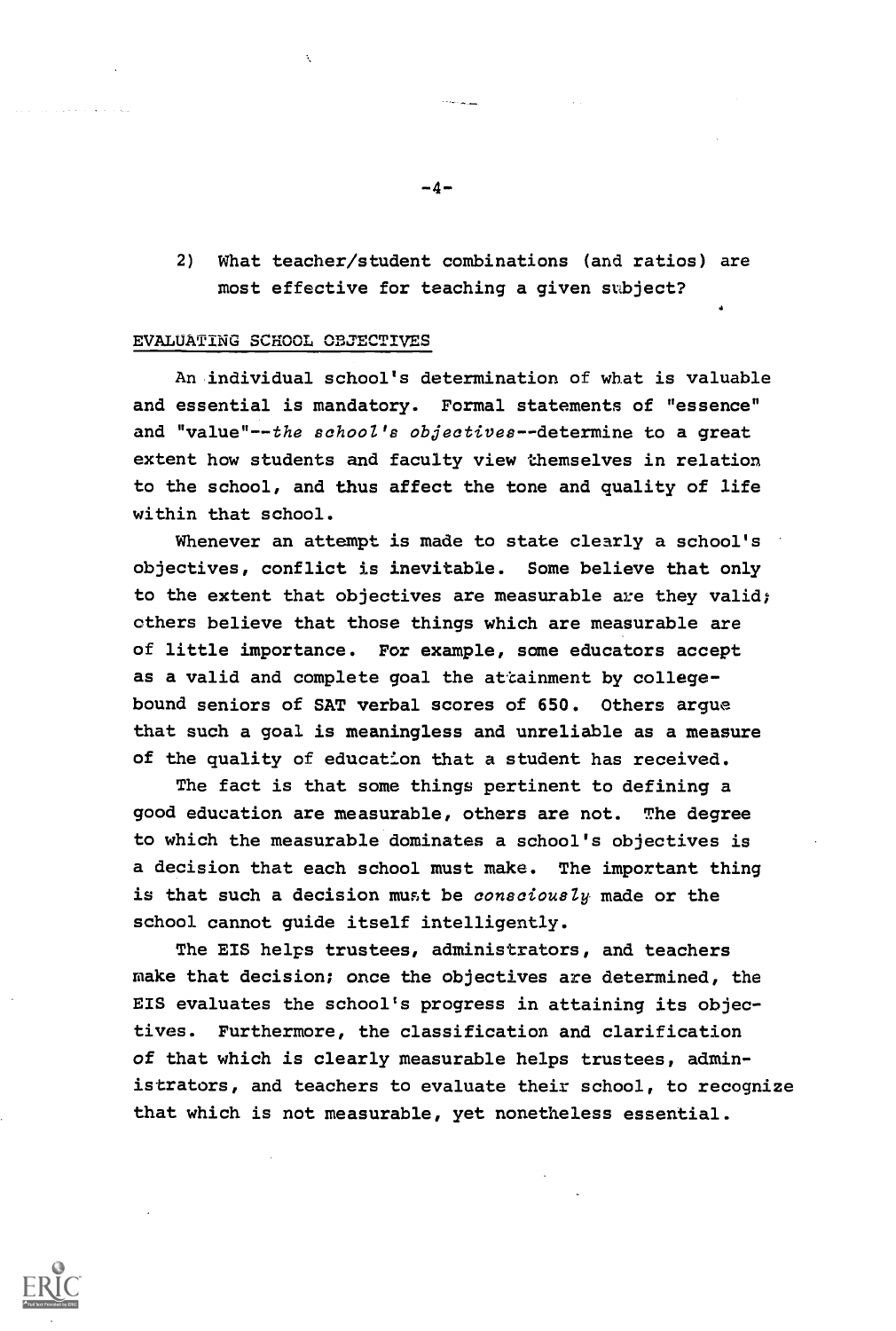#### DESIGN APPROACH

Student scheduling, grade and attendance reporting, business office and accounting procedures, student/teacher record-keeping, etc., are nonacademic activities that consume valuable time and effort that could otherwise be devoted to face-to-face interaction with students, faculty, and other staff, as well as to the important functions of policy and planning. With EIS, the time now spent on such routine activities is minimized, and faculty efforts are devoted to the academically productive activities enumerated above.

The individual programs for accomplishing these goals are designed so that they feed into the EIS. The approach is to make each component modular: that is, each unit replaces another unit without affecting the whole system. For example, if at a later date the school decides to implement "flexible modular scheduling," the system allows for this new program. Likewise, if the grade reporting system at either school changes, it is not necessary to redesign the EIS.

Another design feature includes a hierarchical data structure. The information is organized into categorical levels that are relevant to user (headmaster, teacher, business office, trustee, etc.) needs. This allows optimal use of each information level for specific types of problems and levels of decisionmaking. Privacy constraints are included in the overall structure, e.g., teachers are not normally allowed access to school budgetary information, other teacher's salaries, etc.

The proposed EIS allows the school to evaluate alternate educational approaches. A typical study might be to evaluate the effectiveness of an alternate curriculum. Students are randomized under these two curriculums and their advancement measured during the time span of the two courses. The EIS can do this both by compiling grade point averages, PSAT

 $-5-$ 

ŗ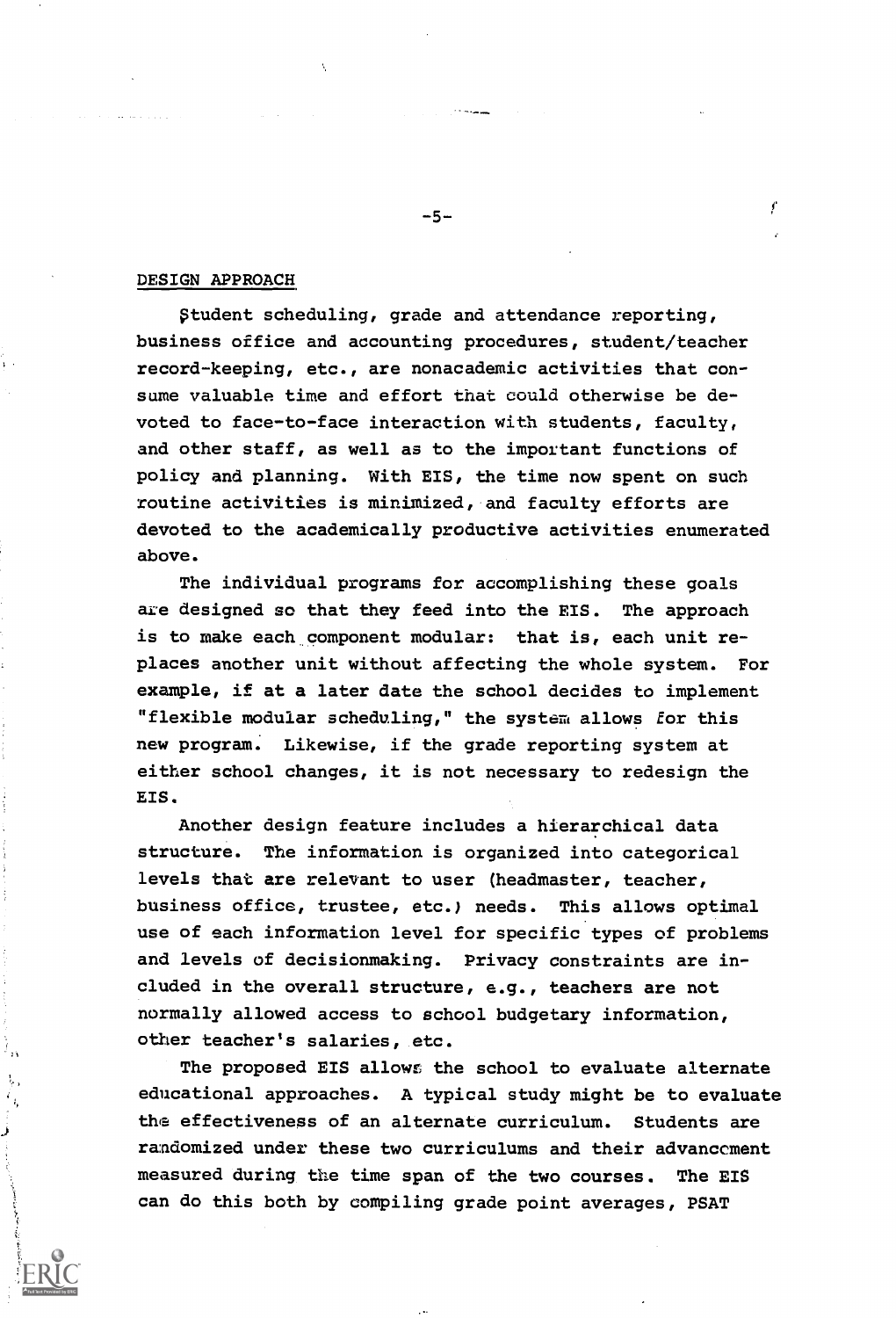scores, and other achievement measurements before and after implementation of the new curriculums and by correlating various types of teacher/student information theorized to have an influence on the test scores. By present methods, it is virtually impossible for schools to study these problems separately. Time and money constraints are too great. With the proposed EIS, however, it is a straightforward matter to correlate student/teacher data. Evaluation of the school becomes an on-going process.

By collecting the desired data by computer as a byproduct of activities such as student scheduling, grade reporting, etc., the school does not incur the costs of repeate.ly collecting such information. The functioning of a school improves when the administration and faculty have such data available for evaluating their own work. Fewer resources (people) are needed to manipulate, transpose, and store education data. The data are also presented in a format that allows maximum use of the information.

While solving specific day-to-day school problems, we thus create an information bank of teacher/student data that can be used by the school for making evaluation of school programs a routine on-going process.

## SUMMARY

Education is in a state of turmoil in this country. Teaching methods have been challenged as outmoded, course content is often described as not relevant to today's problems, student testing and evaluation techniques are questionable, and planning for meaningful change is almost nonexistent at some schools. We believe that EIS can make a significant contribution to overcoming some of these problems as well as providing direction and guidance for other schools and school districts.



-6-